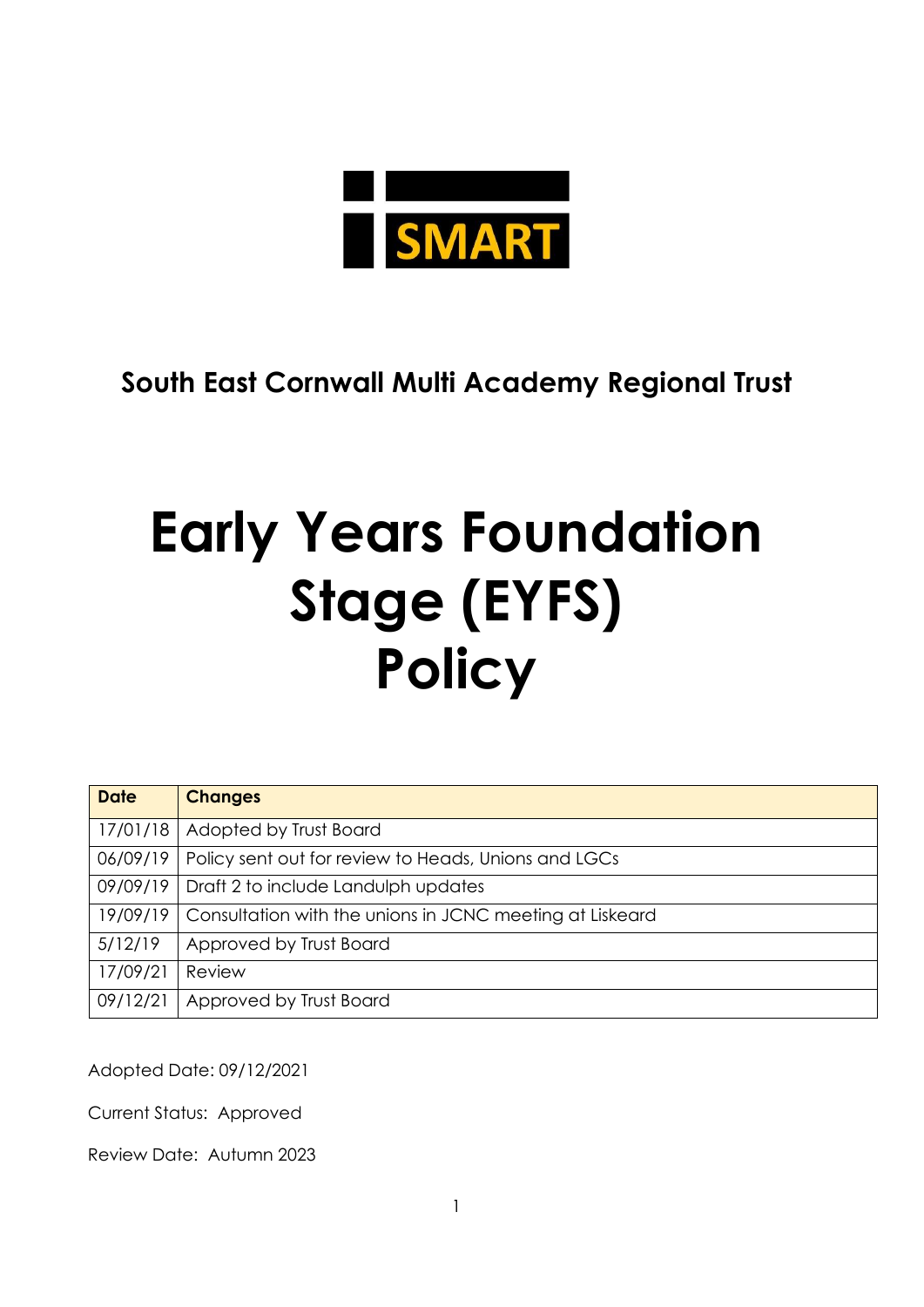# **Contents**

| Our Philosophy                                               |    |
|--------------------------------------------------------------|----|
| The Early Years Foundation Stage                             | 3  |
| Aims and Objectives                                          |    |
| Parent and/or Carer Involvement                              | 4  |
| Transition                                                   | 4  |
| The Early Years Foundation Stage Curriculum                  |    |
| Communication and Language                                   | 5  |
| Personal, Social and Emotional Development                   | 5  |
| Physical development                                         | 5  |
| Literacy                                                     | 6  |
| <b>Mathematics</b>                                           | 6  |
| Understanding the World                                      | 7  |
| Expressive Arts and Design                                   | 7  |
| Evaluation and Assessment                                    | 8  |
| Appendices                                                   |    |
| Landulph Primary School - Programmes of Engagement           | 10 |
| Dobwalls Community Primary School – Programmes of Engagement | 11 |
| Trewidland Primary School - Programmes of Engagement         | 13 |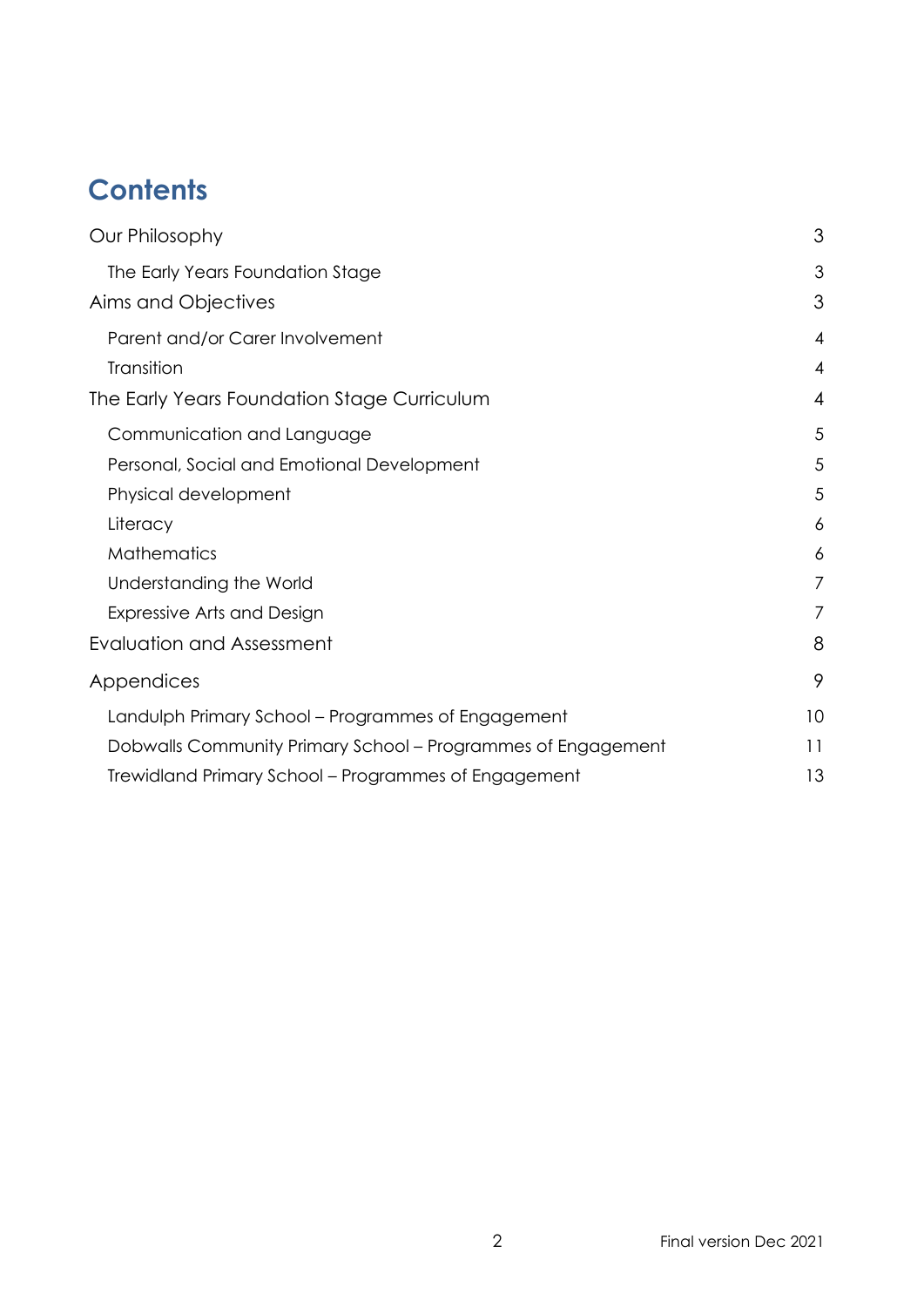# <span id="page-2-0"></span>**Our Philosophy**

Early childhood is the foundation on which children build the rest of their lives. At our primary schools, we greatly value and understand the importance that early years' development plays in laying secure foundations for future learning and progression. Our provision facilitates the best possible start in life and provides the support that enables every child to fulfil their potential.

We fully appreciate that children develop and learn in different ways and at different rates and that all areas of learning and development are equally important and interconnected. At our primary schools we also recognise the importance of strong personal, social and emotional development (PSED), communication and language development and physical development in determining children's future outcomes in learning.

Through our enabling environment and with positive relationships, each unique child can learn and develop individually to enable them to achieve their own full potential.

We are committed to a principle of 'learning through play' whereby children and adults engage and develop the 'characteristics of effective teaching and learning'. Through playing and exploring, as active learners, creativity and critical thinking are developed, supported and extended, and all areas of learning and development are implemented.

## <span id="page-2-1"></span>**The Early Years Foundation Stage**

As stated in the EYFS statutory curriculum dated 2021, the EYFS seeks to provide:

- quality and consistency in all early years' settings, so that every child makes good progress and no child gets left behind
- a secure foundation through planning for the learning and development of each individual child, and assessing and reviewing what they have learned regularly
- partnership working between practitioners and with parents and/or carers
- equality of opportunity and anti-discriminatory practice, ensuring that every child is included and supported

# <span id="page-2-2"></span>**Aims and Objectives**

- To provide a happy, caring, safe and secure environment for learning and development that meets the individual needs and interests of each child;
- To develop warm and secure relationships between children and adults;
- To provide a high-quality curriculum in line with the statutory framework for the early years foundation stage effective September 2021
- For the children to become aware of moral and social values;
- To encourage active learning through first-hand experiences both in indoor and outdoor play, and through both verbal and non-verbal communication;
- To encourage children to become self-motivated and independent learners with a positive attitude to learning and self-discipline.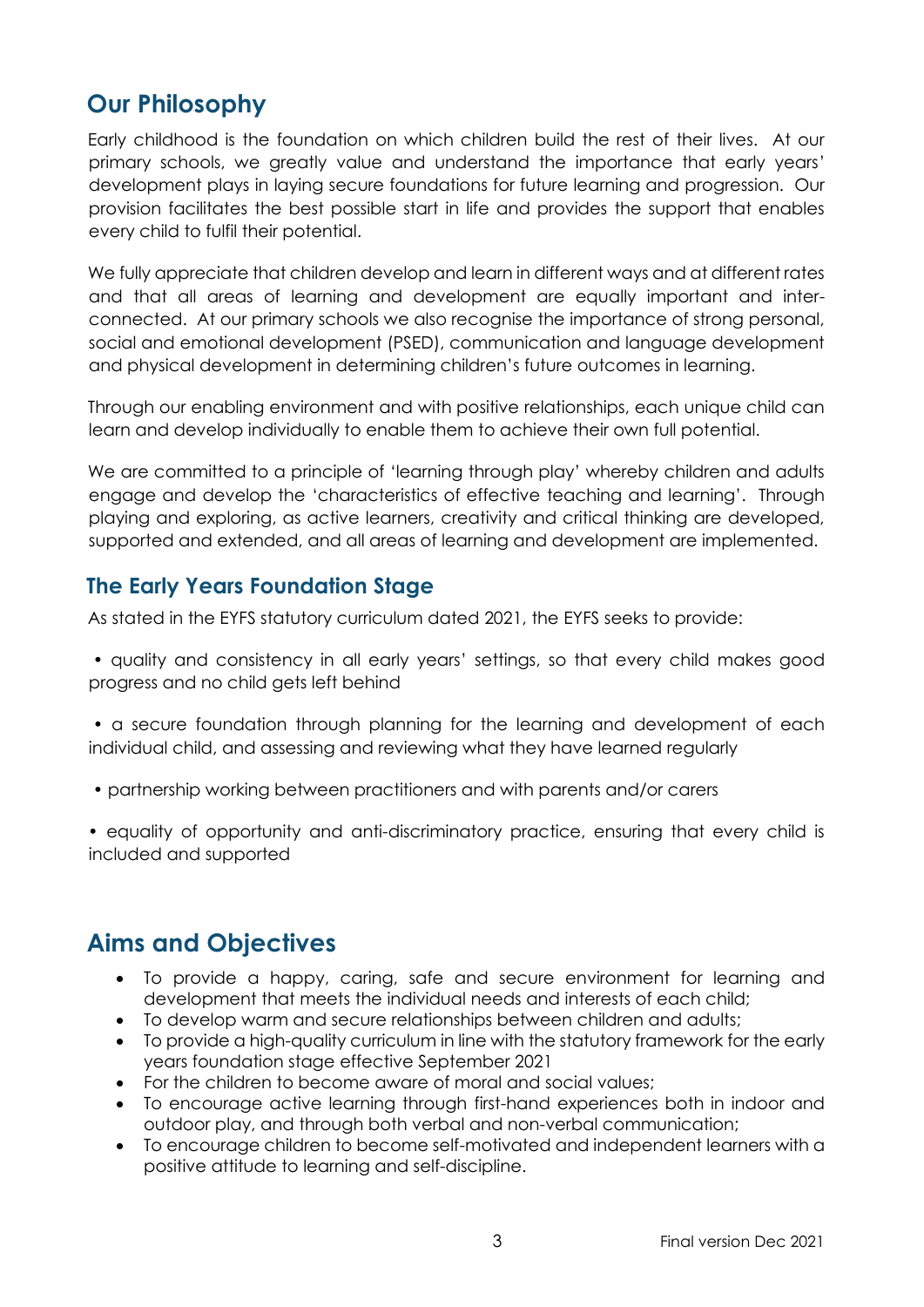## <span id="page-3-0"></span>**Parent and/or Carer Involvement**

Parents and/or carers are a child's first and foremost enduring educators. Young children are eager learners and all adults have an important role in sustaining that eagerness. We work hard to ensure that parents and/or carers and staff work together to encourage children to develop positively. Each of our primary schools has an engagement programme, which can be found at the Appendices.

Parental engagement with pre-reading and early reading skills is explicitly encouraged with parents as we recognise this is key to future success.

#### <span id="page-3-1"></span>**Transition**

At our primary schools our aim is to establish a smooth and successful transition to school. This is facilitated by a programme of engagement, which is unique to each school and can be found in the Appendices.

# <span id="page-3-2"></span>**The Early Years Foundation Stage Curriculum**

We plan an exciting and challenging curriculum based on our observation of children's needs, interests, and stages of development across the seven areas of learning. This enables our children to achieve the early learning goals (the goals, and further information on assessing children's development towards them, can be found on our website).

All the seven areas of learning and development are important and inter-connected. However, three areas are particularly crucial for igniting children's curiosity and enthusiasm for learning, and for building their capacity to learn, form relationships and thrive. These three areas are the **Prime** areas:

- Communication and language
- Physical development
- Personal, social and emotional development

Children are also supported through the four **specific** areas, through which the three prime areas are strengthened and applied. The **specific** areas are:

- Literacy
- Mathematics
- Understanding the world
- Expressive arts and design

Children are provided with a range of rich, meaningful first-hand experiences in which they explore, think creatively and are active. We aim to develop and foster positive attitudes towards learning, confidence, communication and physical development with all areas of learning planned for within our continuous provision.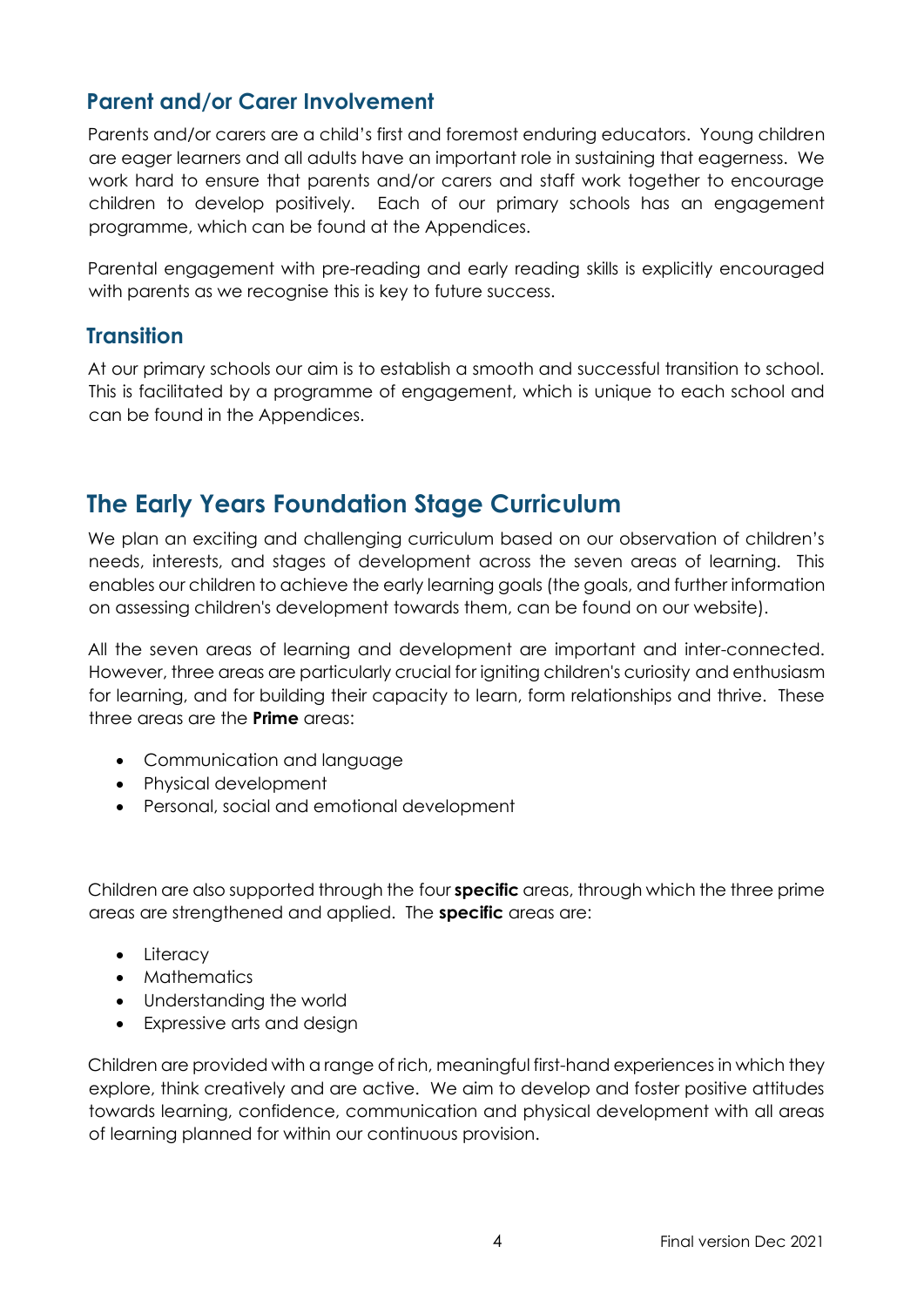# <span id="page-4-0"></span>**Communication and Language**

#### *1. Listening, Attention and Understanding ELG*

Children at the expected level of development will:

- Listen attentively and respond to what they hear with relevant questions, comments and actions when being read to and during whole class discussions and small group interactions;
- Make comments about what they have heard and ask questions to clarify their understanding;
- Hold conversation when engaged in back-and-forth exchanges with their teacher and peers.

#### *2. Speaking ELG*

Children at the expected level of development will:

- Participate in small group, class and one-to-one discussions, offering their own ideas, using recently introduced vocabulary;
- Offer explanations for why things might happen, making use of recently introduced vocabulary from stories, non-fiction, rhymes and poems when appropriate;
- Express their ideas and feelings about their experiences using full sentences, including use of past, present and future tenses and making use of conjunctions, with modelling and support from their teacher.

# <span id="page-4-1"></span>**Personal, Social and Emotional Development**

#### *3. Self-Regulation ELG*

Children at the expected level of development will:

- Show an understanding of their own feelings and those of others, and begin to regulate their behaviour accordingly;
- Set and work towards simple goals, being able to wait for what they want and control their immediate impulses when appropriate;
- Give focused attention to what the teacher says, responding appropriately even when engaged in activity, and show an ability to follow instructions involving several ideas or actions.

#### *4. Managing Self ELG*

Children at the expected level of development will:

- Be confident to try new activities and show independence, resilience and perseverance in the face of challenge;
- Explain the reasons for rules, know right from wrong and try to behave accordingly;
- Manage their own basic hygiene and personal needs, including dressing, going to the toilet and understanding the importance of healthy food choices.

#### *5. Building Relationships ELG*

Children at the expected level of development will:

- Work and play cooperatively and take turns with others;
- Form positive attachments to adults and friendships with peers;
- Show sensitivity to their own and to others' needs.

#### <span id="page-4-2"></span>**Physical development**

#### *6. Gross Motor Skills ELG*

Children at the expected level of development will: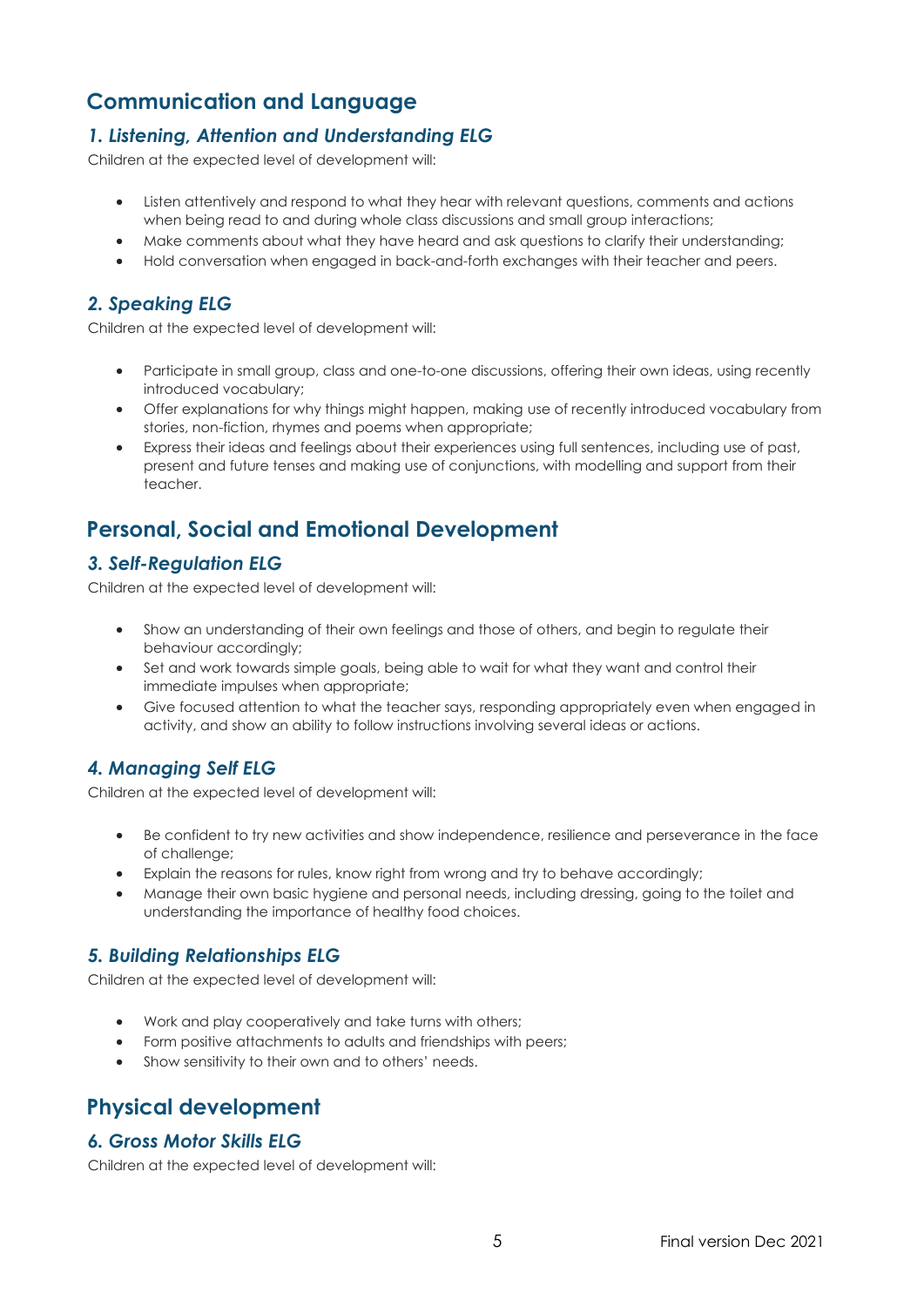- Negotiate space and obstacles safely, with consideration for themselves and others;
- Demonstrate strength, balance and coordination when playing;
- Move energetically, such as running, jumping, dancing, hopping, skipping and climbing.

#### *7. Fine Motor Skills ELG*

Children at the expected level of development will:

- Hold a pencil effectively in preparation for fluent writing using the tripod grip in almost all cases;
- Use a range of small tools, including scissors, paint brushes and cutlery;
- Begin to show accuracy and care when drawing.

#### <span id="page-5-0"></span>**Literacy**

– incorporating a recognised phonics scheme from [the DfE approved list](https://www.gov.uk/government/publications/choosing-a-phonics-teaching-programme/list-of-phonics-teaching-programmes) [https://www.gov.uk/government/publications/choosing-a-phonics-teaching-programme/list-of-phonics](https://www.gov.uk/government/publications/choosing-a-phonics-teaching-programme/list-of-phonics-teaching-programmes)[teaching-programmes](https://www.gov.uk/government/publications/choosing-a-phonics-teaching-programme/list-of-phonics-teaching-programmes)

#### *8. Comprehension ELG*

Children at the expected level of development will:

- Demonstrate understanding of what has been read to them by retelling stories and narratives using their own words and recently introduced vocabulary;
- Anticipate where appropriate key events in stories;
- Use and understand recently introduced vocabulary during discussions about stories, non-fiction, rhymes and poems and during role-play.

#### *9. Word Reading ELG*

Children at the expected level of development will:

- Say a sound for each letter in the alphabet and at least 10 digraphs;
- Read words consistent with their phonic knowledge by sound-blending;
- Read aloud simple sentences and books that are consistent with their phonic knowledge, including some common exception words.

#### *10. Writing ELG*

Children at the expected level of development will:

- Write recognisable letters, most of which are correctly formed;
- Spell words by identifying sounds in them and representing the sounds with a letter or letters;
- Write simple phrases and sentences that can be read by others.

# <span id="page-5-1"></span>**Mathematics**

#### *11. Number ELG*

Children at the expected level of development will:

- Have a deep understanding of number to 10, including the composition of each number;
- Subitise (recognise quantities without counting) up to 5;
- Automatically recall (without reference to rhymes, counting or other aids) number bonds up to 5 (including subtraction facts) and some number bonds to 10, including double facts.

#### *12. Numerical Patterns ELG*

Children at the expected level of development will: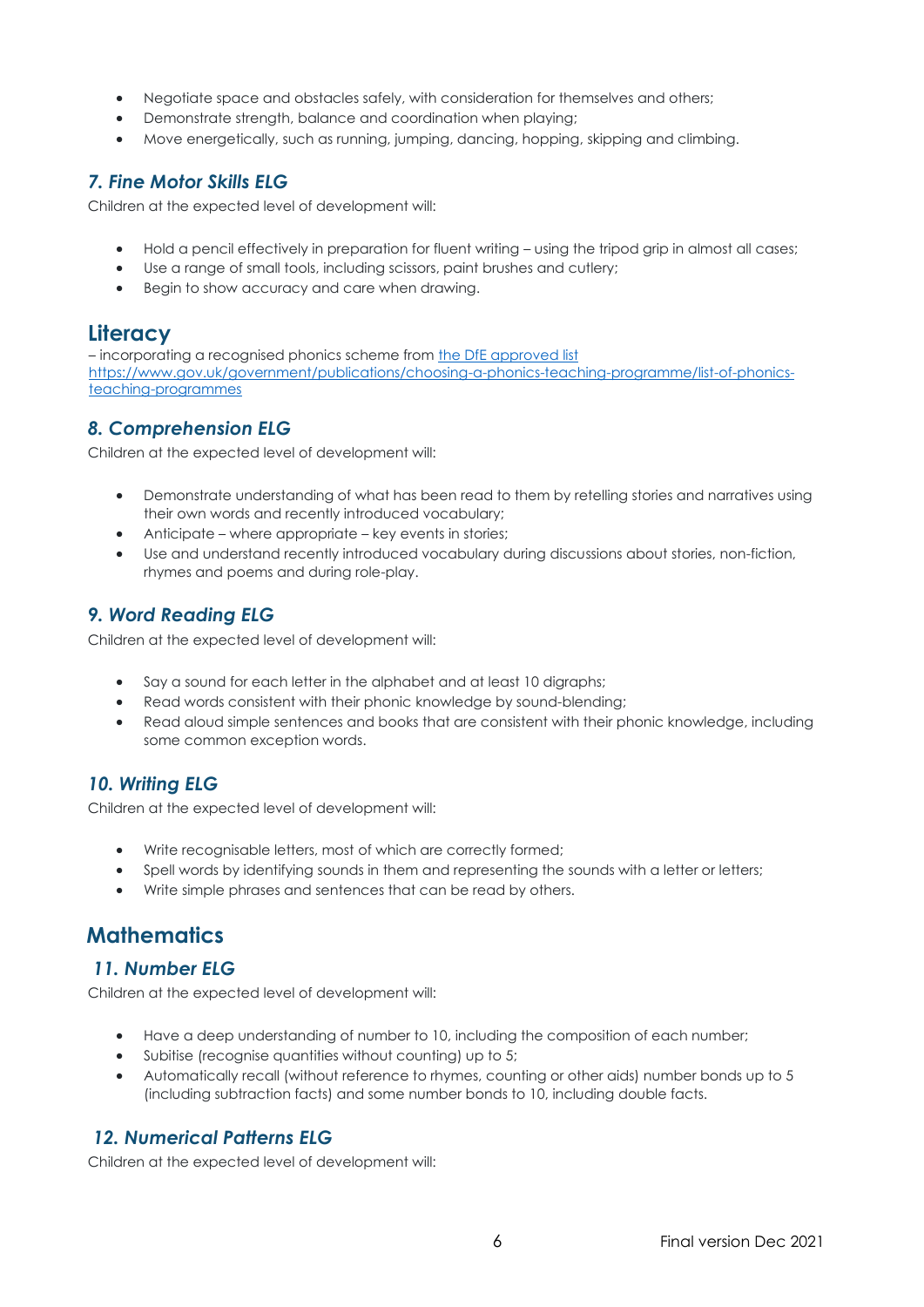- Verbally count beyond 20, recognising the pattern of the counting system;
- Compare quantities up to 10 in different contexts, recognising when one quantity is greater than, less than or the same as the other quantity;
- Explore and represent patterns within numbers up to 10, including evens and odds, double facts and how quantities can be distributed equally.

## <span id="page-6-0"></span>**Understanding the World**

The frequency and range of children's personal experiences increases their knowledge and sense of the world around them – from visiting parks, libraries and museums to meeting important members of society such as police officers, nurses and firefighters. In addition, listening to a broad selection of stories, non-fiction, rhymes and poems will foster their understanding of our culturally, socially, technologically and ecologically diverse world. As well as building important knowledge, this extends their familiarity with words that support understanding across domains. Enriching and widening children's vocabulary will support later reading comprehension.

#### *13. Past and Present ELG*

Children at the expected level of development will:

- Talk about the lives of the people around them and their roles in society;
- Know some similarities and differences between things in the past and now, drawing on their experiences and what has been read in class;
- Understand the past through settings, characters and events encountered in books read in class and storytelling;

#### *14. People Culture and Communities ELG*

Children at the expected level of development will:

- Describe their immediate environment using knowledge from observation, discussion, stories, nonfiction texts and maps;
- Know some similarities and differences between different religious and cultural communities in this country, drawing on their experiences and what has been read in class;
- Explain some similarities and differences between life in this country and life in other countries, drawing on knowledge from stories, non-fiction texts and – when appropriate – maps.

#### *15. The Natural World ELG*

Children at the expected level of development will:

- Explore the natural world around them, making observations and drawing pictures of animals and plants;
- Know some similarities and differences between the natural world around them and contrasting environments, drawing on their experiences and what has been read in class;
- Understand some important processes and changes in the natural world around them, including the seasons and changing states of matter.

## <span id="page-6-1"></span>**Expressive Arts and Design**

#### *16. Creating with Materials ELG*

Children at the expected level of development will: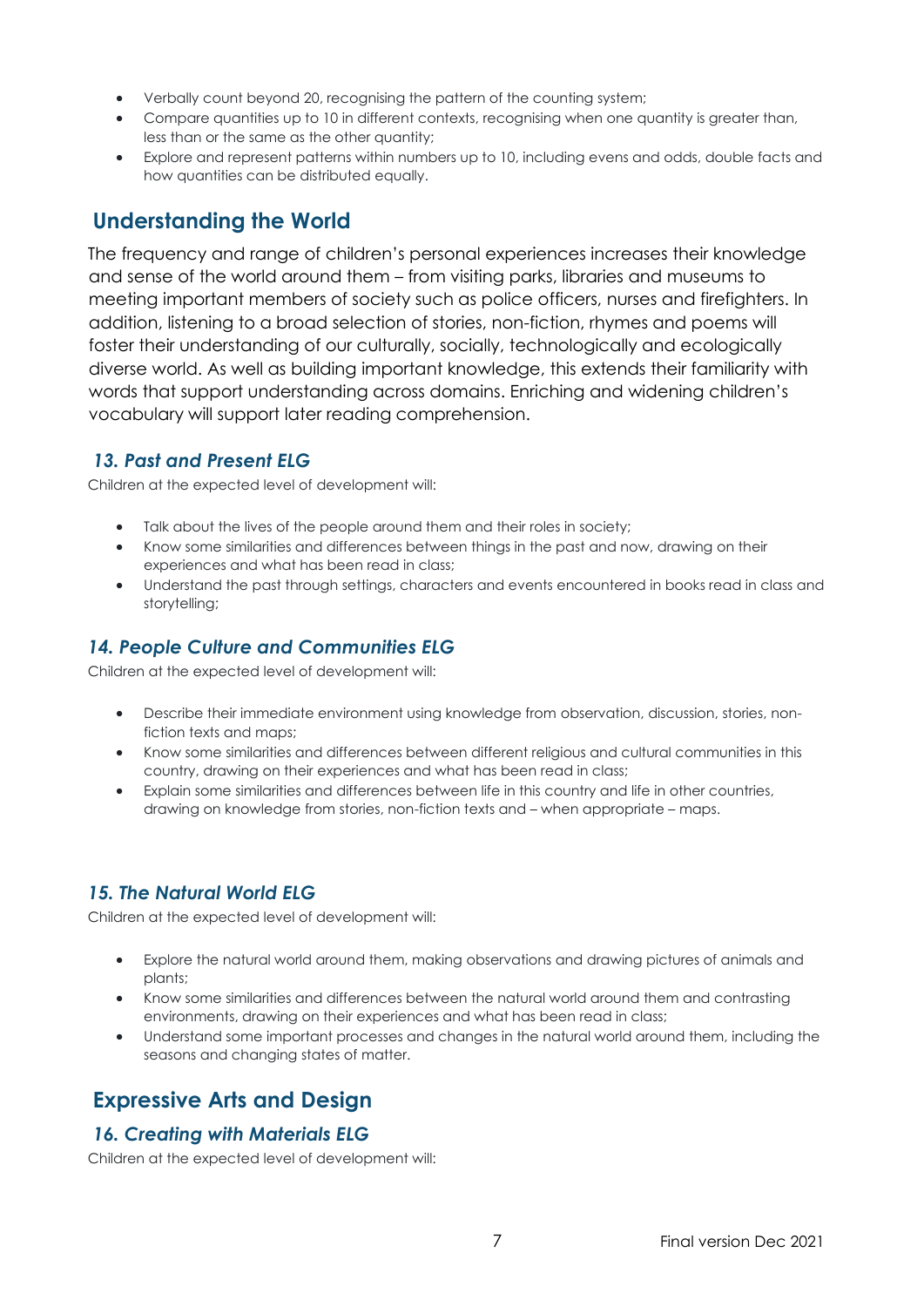- Safely use and explore a variety of materials, tools and techniques, experimenting with colour, design, texture, form and function;
- Share their creations, explaining the process they have used;
- Make use of props and materials when role playing characters in narratives and stories.

#### *17. Being Imaginative and Expressive ELG*

Children at the expected level of development will:

- Invent, adapt and recount narratives and stories with peers and their teacher;
- Sing a range of well-known nursery rhymes and songs;
- Perform songs, rhymes, poems and stories with others, and when appropriate try to move in time with music.

At our primary schools we plan learning experiences that develop creativity and support children's schemas and interests. Through tailoring activities that respond to children's creativity throughout all aspects of the curriculum, children develop confidence with regards to expressing themselves through a variety of mediums. We value and appreciate our children's painting, drawing, sculpture, dance, music and imaginative play at every stage of their development, and we feel the environment and continuous provision allows children to flourish in these areas.

# <span id="page-7-0"></span>**Evaluation and Assessment**

At our primary schools we feel evaluation and assessment to be crucial in providing a highquality foundation stage provision. Parents and/or carers will be kept up to date with their child's progress and development and, where appropriate, we will address any learning and development needs in partnership with parents and/or carers and any relevant professionals.

We use a variety of assessment methods in order to monitor and record children's progress:

- Evidence of children's progress is monitored through daily internal assessment using Tapestry or learning journals, including incidental observation forms linked to the seven areas of learning and development. We complete Tapestry or learning journal records daily in order to record their development through play and their interaction with peers. The Reception Baseline Assessment is a short assessment taken in the first six weeks in which a child starts reception.
- Throughout the term, children are monitored with regards to their personal strengths and areas for development. This long-term observation, carried out over a weekly period, contributes to Tapestry or the learning journal and allows the foundation team to have an informed and focused assessment, creating a detail picture highlighting children's target areas.
- Children are assessed and monitored with regards to the characteristics of effective teaching and learning, monitoring their engagement, motivation and thinking.
- Throughout the foundation stage, children are formatively assessed (using Tapestry or the eProfile pro-forma). Data and progress are entered using the summative assessment accumulated throughout the year.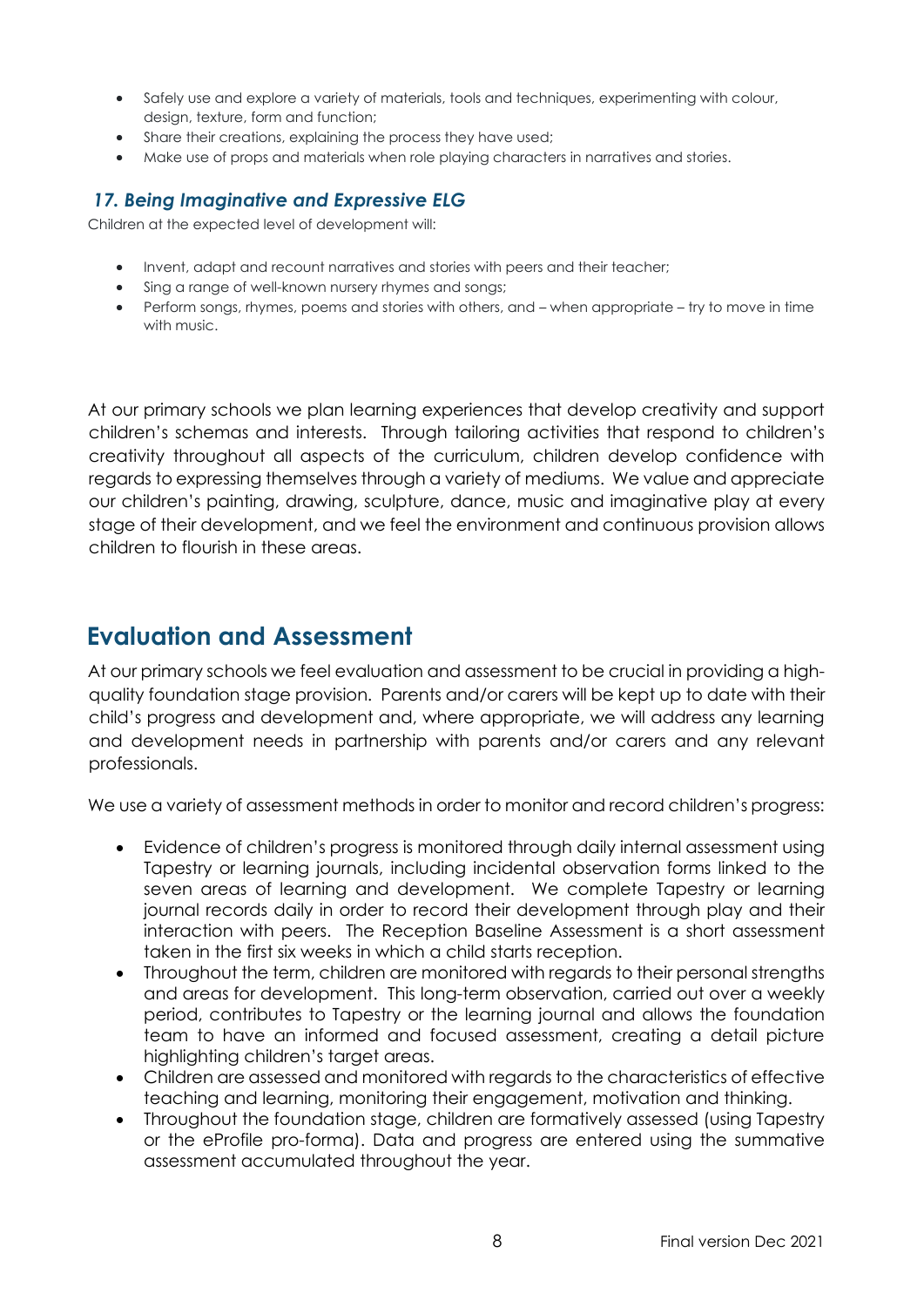- Pupil progress meetings happen three times a year alongside the headteacher to monitor the progress made by each individual child to ensure that at least expected progress can be made throughout the year.
- EYFS goals are displayed in learning journal records or through Tapestry.
- In the final term of the year in which the child reaches age five, and no later than 30<sup>th</sup> June in that term, the EYFS Profile must be completed for each child. The Profile provides parents and carers, practitioners and teachers with a well-rounded picture of a child's knowledge, understanding and abilities, their attainment against expected levels, and their readiness for year 1.

Our foundation stage provision is also monitored and evaluated regularly:

- Evidence of quality teaching and curriculum is monitored through classroom observations of teaching and learning and provision, book and planning scrutiny, teacher and TA performance;
- Management alongside pupil progress meetings;
- Evaluation through discussion and dialogue at weekly team meetings, weekly teacher staff meetings and observations carried out by the Headteacher and the leadership team. In addition, annotations are included on daily planning and weekly play plans.
- Termly meetings as well as informal discussions with the Governor with oversite of EYFS, which is reported to the Local Governing Committee.

# <span id="page-8-0"></span>**Appendices**

- 1. Landulph Primary School Programmes of Engagement.
- 2. Dobwalls Community Primary School Programmes of Engagement.
- 3. Trewidland Primary School Programmes of Engagement.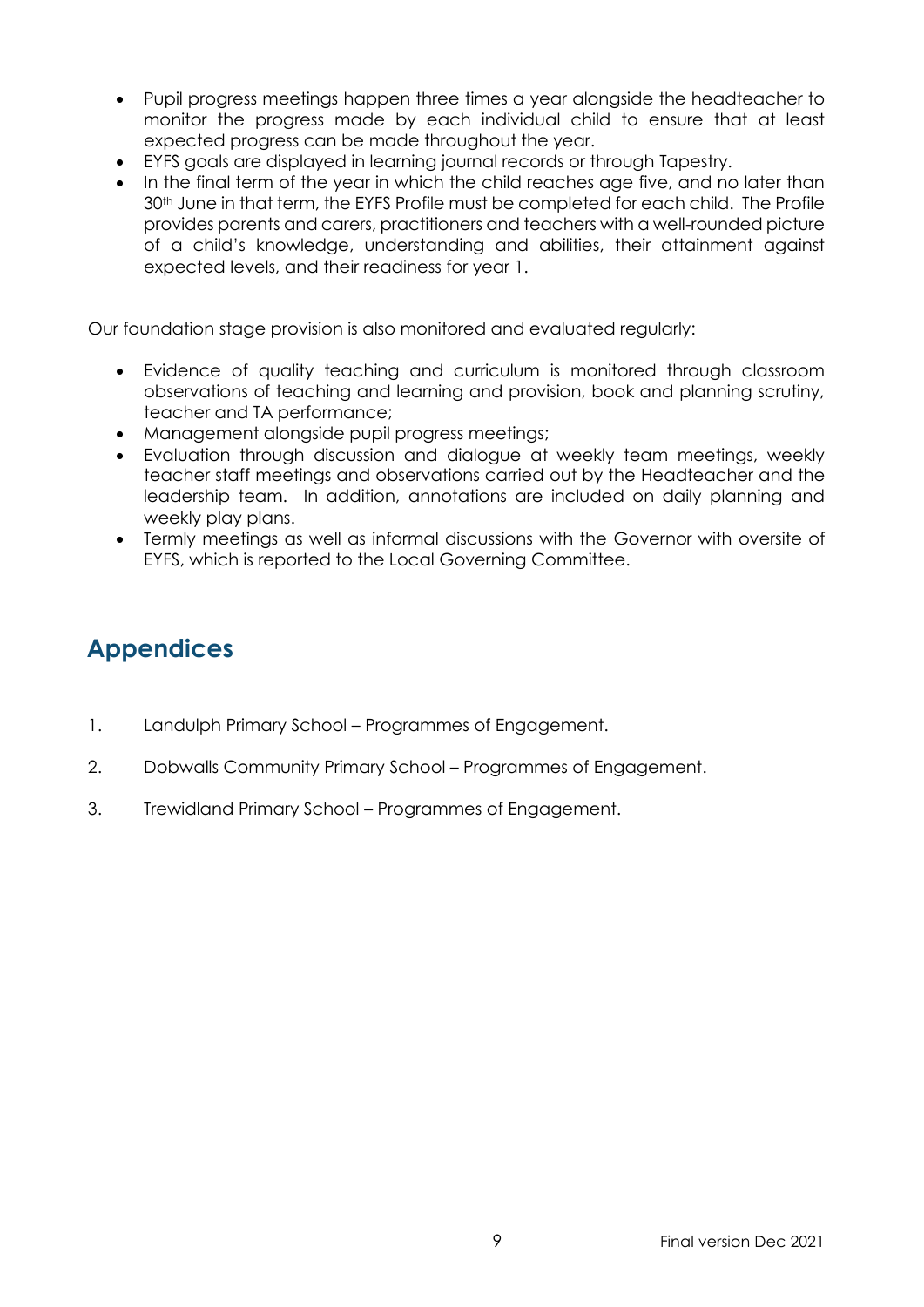# <span id="page-9-0"></span>**Landulph Primary School – Programmes of Engagement**

#### **Parent and/or Carer Involvement**

We work hard to ensure that parents and/or carers and staff work together to encourage children to develop positively:

- Individual meetings with parents help to begin the partnership between parents and the school and give the children opportunities to meet teachers and experience school life before they enter compulsory education. They also help to make the transition between home and pre-school to primary school a happy and relaxed experience.
- Parents and/or carers are invited to join us in a learning together afternoon prior to their children starting school. Whilst the children are busy building relationships, parents and or/carers will have the opportunity to meet the head teacher and class teacher in an informal setting. The induction meeting provides an opportunity to become familiar with the environment in which their child will be taught whilst discussing the year ahead.
- Parents and/or carers are invited to a meeting in the summer term, prior to their children starting school. They will have the opportunity to meet the headteacher, the class teacher and Early Years Governor. The induction meeting also provides an opportunity for parents and/or carers to become familiar with the environment in which their child will be taught. A variety of resources and an introduction to the EYFS are discussed within an informal setting.
- Children's work is displayed for children to show to parents and/or carers as well as promote their sense of belonging, self-esteem and pride in their learning.
- Learning journeys Tapestry (an online system) is used to share learning journeys with parents and/or carers and is available for parents and/or carers and children to access and contribute to.
- Learning messages are shared on Tapestry on a regular basis.
- Resources are displayed in the classroom for the child to share with parents and/or carers.
- Home learning activities are set for parents and/or carers to do at home with their child through Tapestry and the class home learning challenges.
- Children will bring a reading book home each week linked to their phonics.
- Parents and/or carers are also invited to termly progress meeting in order to discuss their child's progress and target areas, with a particular focus on the Tapestry learning journey.
- Parents and/or carers receive an annual report.

#### **Transition**

Our aim is to establish a smooth and successful transition to school:

- An initial meeting with parents and/or carers in the Summer term prior to entry or in the Autumn term during transition sessions.
- A Foundation Class information session for parents and/or carers.
- Regular meetings with Landulph Under Fives to establish a Baseline Assessment during the Summer term prior to entry.
- Several transitions afternoons with preschool settings are held in order to ensure children feel familiar and confident with the new environment.
- A phased start in September allows children to successfully adapt to the classroom routines and environment.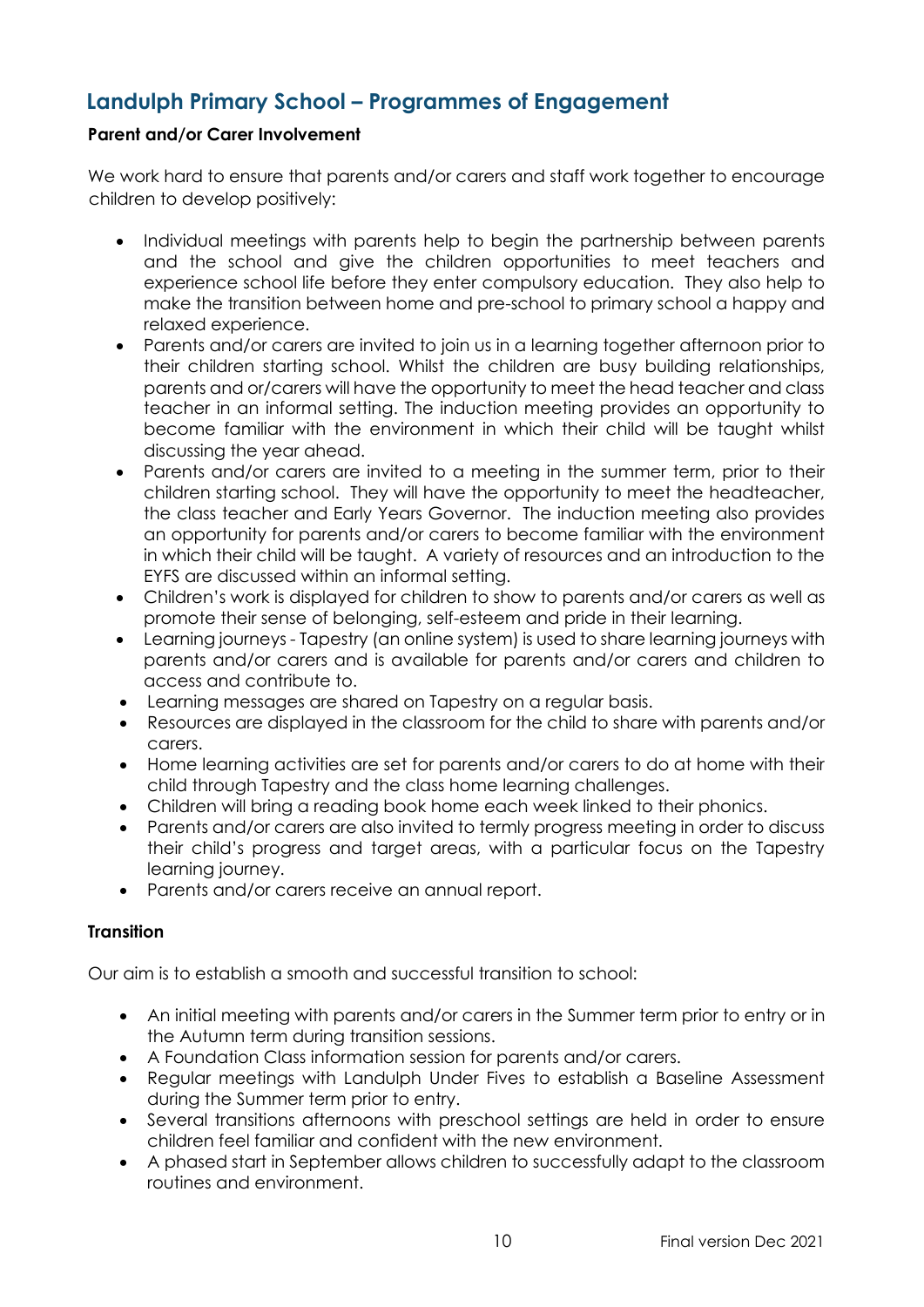# <span id="page-10-0"></span>**Dobwalls Community Primary School – Programmes of Engagement**

#### **Parent and/or Carer Involvement**

We work hard to ensure that parents and/or carers and staff work together to encourage children to develop positively:

- Individual meetings with parents help to begin the partnership between parents and the school. These give the children opportunities to meet teachers and experience school life before they enter compulsory education. They also help to make the transition between home and pre-school to primary school a happy and relaxed experience.
- Parents and/or carers are invited to an evening meeting in the summer term, prior to their children starting school. They will have the opportunity to meet the headteacher and the class teacher. The induction meeting also provides an opportunity for parents and/or carers to become familiar with the environment in which their child will be taught. A variety of resources and an introduction to the EYFS are discussed within an informal setting.
- At transition events, parents are initially encouraged to stay and support children in choosing an activity and playing together before leaving their child. Transition events build over the second half of the summer in length of time at school.
- Children's work is displayed for children to show to parents and/or carers as well as promote their sense of belonging, self-esteem and pride in their learning.
- Learning journeys Tapestry (an online system) is used to share learning journeys with parents and/or carers and is available for parents and/or carers and children to access and contribute to.
- Learning messages are shared on Tapestry on a daily basis.
- A Home learning menu of activities is sent home each half term linking to the current topic focus. Daily phonics activity sheet is sent home linking to their daily phonics session.
- Parents and/or carers are also invited to two progress meetings in order to discuss their child's progress and target areas, with a particular focus on the Tapestry learning journey.
- Parents and/or carers receive an annual report.

#### **Transition**

Our aim is to establish a smooth and successful transition to school:

- An initial meeting with parents and/or carers in the Summer Term prior to entry.
- A Foundation Class information session for parents and/or carers.
- Regular meetings with feeder pre-school providers to support greater knowledge and understanding of the children's needs to support personalised planning.
- Several transitions sessions with pre-school providers to ensure children feel familiar and confident with the new environment.
- Close links with Dobwalls Nursery and Pre-School enables these children to attend regular sessions on site. Throughout the year, links are made to build relationships to enable a smooth transition into school.
- All new intake children are invited to a range of settling sessions, regardless of the setting attended.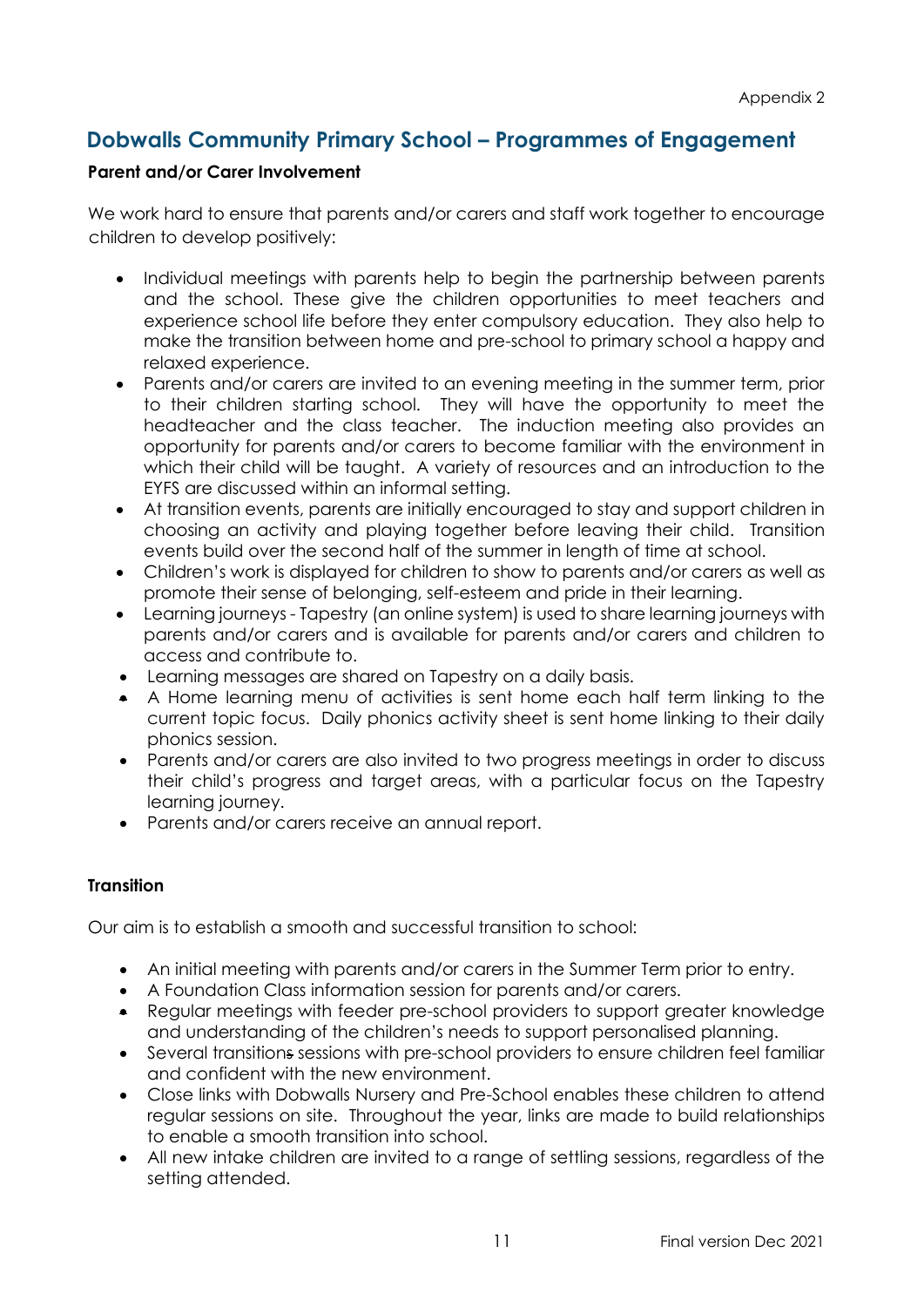- In the summer holidays prior to starting, children are asked to create an all about me poster or box which is shared once they start school
- In the summer term, a welcome to Dobwalls School booklet which includes photos of the whole school environment is given to all children to help familiarise them with the school.